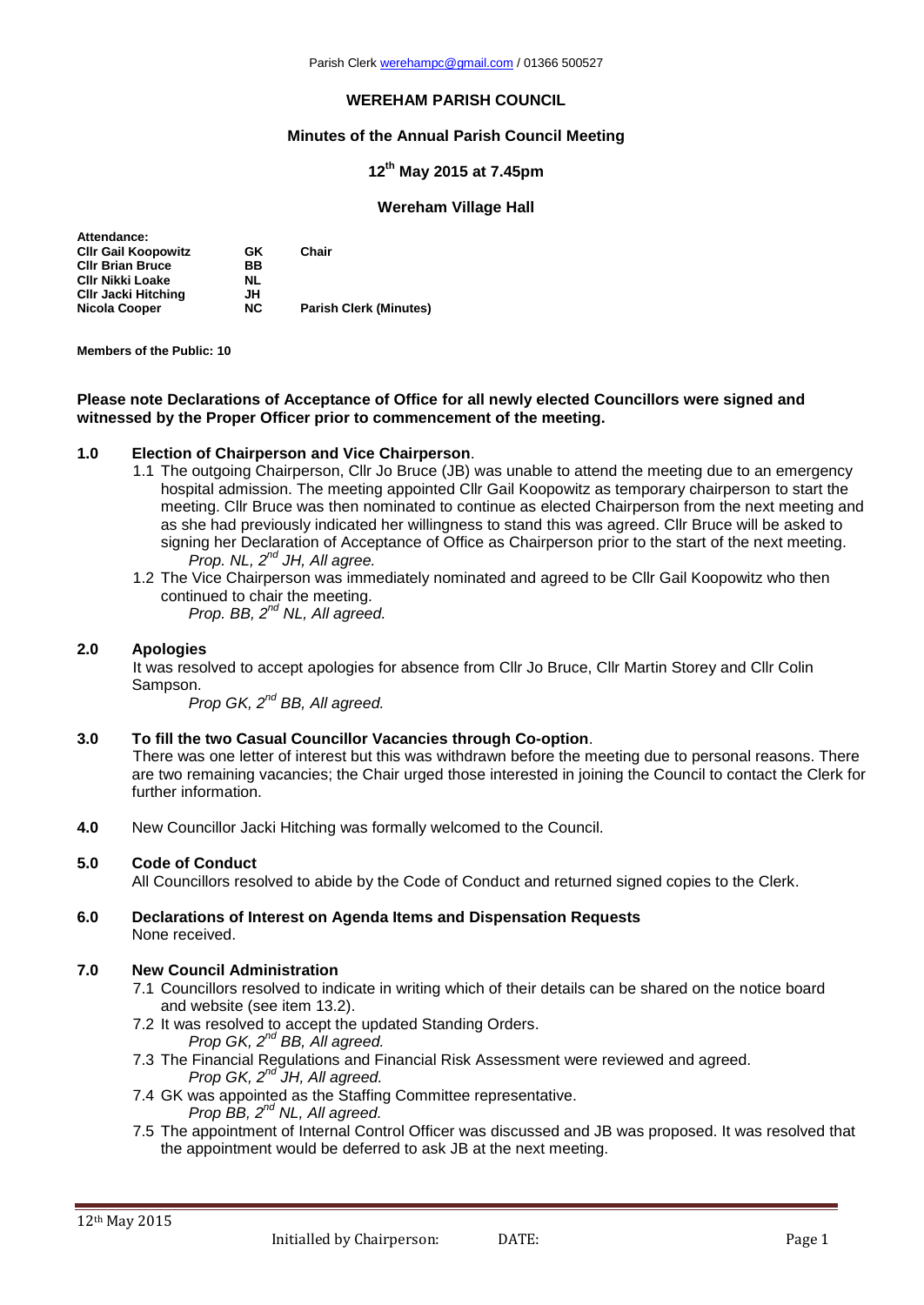- 7.6 It was resolved that the Clerk should contact Norfolk ALC to request Introductory Councillor Training to be held in Wereham for all Councillors to attend. Clerk to investigate. A ceiling cost of £45 per person was agreed. Neighbouring Parish Councils will also be invited to attend. *Prop. GK, 2nd JH, All agreed.*
- 7.7 The move to monthly meetings was discussed. It was agreed that this decision would be deferred until July as the availability of the village hall in June is limited. Clerk to book the second Tuesday of August on a provisional basis.

# **8.0 Minutes**

The Minutes of the Meeting of the Council held on 10<sup>th</sup> March 2015 were agreed as a true and accurate record.

*Prop. GK, 2nd BB, All agreed.*

- **9.0** All action items were undertaken. Information noted on the below:
	- 9.1 (6.2) NL spoke with Mrs Roberts. The only additional item requiring attention was that the pond is in need of cleaning. This will be included on the next agenda.
	- 9.2 (6.10) With regards to litter picking; the Clerk advises that there has been no response from Glazewing or the Rangers but that she will continue to chase this. NL advises that there is no youth group currently but that she has spoken to her son and some of his friends and they are considering setting up a litter picking group and would be able to claim time credits for this. Safety equipment for a litter pick would need to be provided. NL to report back on progress at next meeting.

### **10.0 Correspondence received**

A full list was provided within the meeting. Of particular note were:

- 10.1 Notes of SNAP Meeting 18<sup>th</sup> March.
- 10.2 Email from PCSO Jane Edwards she has left her post as Parish Liaison Officer and our contact is now PC Maria Asker.
- 10.3 CPRE Light pollution Survey Results

### **11.0 Village Management Issues**

- 11.1 The successful **Parish Partnership Grant Offers** from Norfolk County Council for 50% funding towards the purchase and installation of a SAM2 sign and also the installation of a dropped kerb in front of the post box were discussed. NL advises that she and her husband are willing to move the SAM2 sign around as required and that they have three additional volunteers to assist with this. 11.1.1 Votes were taken on whether to commit the other 50% funding required to progress the
	- projects:
	- 11.1.1.1 SAM2 Sign: 2 for, 2 against. A casting vote in support of the scheme was made by the Chair. *Motion was carried.*
	- 11.1.1.2 Dropped Kerb: All in favour. *Motion was carried*.

Clerk to complete the necessary documentation to progress the schemes.

11.2 **Quotes received for Play Area maintenance works** were considered. Three quotes were received. The quote received from Country Grounds Maintenance was considerably lower than the other two on a like for like basis. After some discussion was resolved that CGM should be appointed to undertake the work:

*Prop. GK, 2nd BB, 3 agreed.*

Clerk to complete the necessary documentation to progress the schemes

- 11.3 A query has been received from BCKLWN with regards to a **street naming error for St Margarets Hil**l; this address is not formally recognised by the Official Address Database LLPG. The Parish Council is asked to confirm if this address has always been known as this and advise the Borough Council. Clerk to put a letter to all residences affected and ask for additional information. To bring back to next meeting for agreement on a formal response.
- 11.4 The **LDF process** was discussed and it was noted that the Parish Council undertook their role correctly, that it is a complicated process which is largely out of the hands of the Parish Council but the PC has done everything it can to facilitate the process.
- 11.5 A leaflet has been sent to the Clerk highlighting the possibility for the Parish Council to **adopt the telephone kiosk for £1.** This could provide a possible base for the defibrillator (decision pending). It was agreed to defer this until the next meeting to allow further research to be undertaken along with a request for an update on the funding for a defibrillator. GK to inform Village Hall Management Committee and Friends of Wereham Village Hall.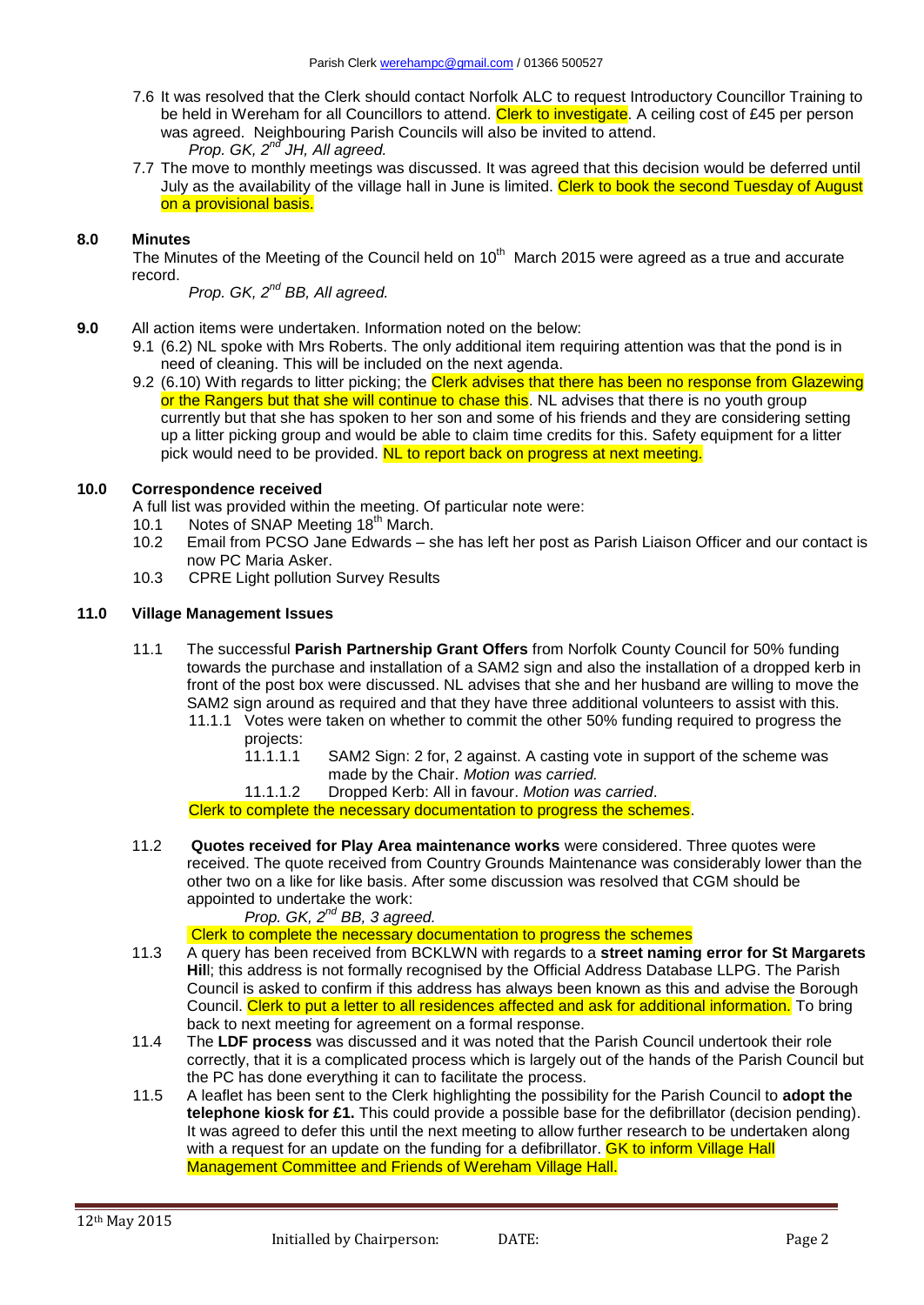11.6 It was agreed that parking would be allowed on the playing field for future large village hall events but not for general use. Clerk to send a letter to the Village Hall Management Committee to this effect and advise that cars will be left at the owners risk, that organisers are responsible for organising parking appropriately and that should the weather be particularly wet then parking on the field should be avoided to limit damage to the grass.

*Prop. NL, 2nd GK, All agreed.*

11.7 Maintenance items noted include the missing sign on School Road (discussed under point 11.3) and also that the pavement between Crown Gardens and Flegg Green has still not been cleared. Additionally the grass verge at the top of The Row is overgrown. Clerk to investigate further and remedy where possible.

### **12.0 Village Hall Update**

12.1 GK advised that Stage 1 of the Village Hall Lottery Application has been successful and the Management Committee are now commencing completion of Stage 2; a very lengthy stage.

### **13.0 Parish Council Management Issues**

13.1 The AON Insurance Renewal Quote (effective 1/06/15) was considered and the level of cover was agreed to be adequate. The renewal was agreed on the basis of the lower premium than last years.

# *Prop. GK, 2nd NL, all agreed.*

13.2 The Clerk provided an overview of the new Transparency Code and advised that a website must be developed to meet new requirements for publishing official documents on a publicly accessible website. The Clerk is unable to attend the upcoming Norfolk ALC led training dates for a word press website. JB has sought a quote to get a basic website established by a professional company; this came in at £310; this includes an annual hosting fee of £70. NL advised that she might be able to attend one of the Norfolk ALC word press training courses, Clerk to advise NL of dates and NL to confirm availability. It was agreed that if NL can attend then she would do so, if she cannot then the Clerk would get a second quote, using the first as a ceiling price and progress the website to ensure that we are adhering to statutory requirements. Clerk to also investigate who the Village Hall Management Committee used to build their website.

# *Prop. GK, 2nd BB, All agreed.*

- 13.2 The review of cemetery fees was deferred to the next meeting as JB had some additional information to add to this item. BB was nominated and agreed to become the Councillor Cemetery representative, training at this point was not considered necessary. *Prop. GK, 2nd JH, All agreed.*
- 13.3 The successful change of address on Parish Council Land Registry Documents was noted.<br>13.4 The potential for a future Norfolk Framework Agreement was noted.
- The potential for a future Norfolk Framework Agreement was noted.

#### **14.0 Finance**

- 14.1 It was resolved to accept the Year End Accounts to 31<sup>st</sup> March 2015. *Prop. GK, 2nd NL, All agreed.*
- 14.2 The supporting information for the External Audit was considered and agreed including the updated asset register. The Annual Governance Statement was read through and all yes responses were agreed.

## *Prop. GK, 2 nd NL, All agreed.*

14.3 It was resolved that the Clerk should complete and submit the VAT Refund Claim for 2014/15 before the next meeting.

# *Prop. GK, 2nd BB, All agreed.*

14.4 The accounts to May  $12<sup>th</sup>$  2015 and cheques to be signed were considered and approved in accordance with the list below.

*Prop NL, 2nd JH, All agreed.*

#### **RECEIPTS FOR PERIOD 11/3/15 – 12/5/15**

| 13/04/2015 | £11,960.00 Precept |  |
|------------|--------------------|--|
|------------|--------------------|--|

13/04/2015 £670.00 Council Tax Support Grant

**£12,630.00**

#### **DIRECT DEBIT EXPENDITURE FOR PERIOD 11/3/15 – 12/5/15**